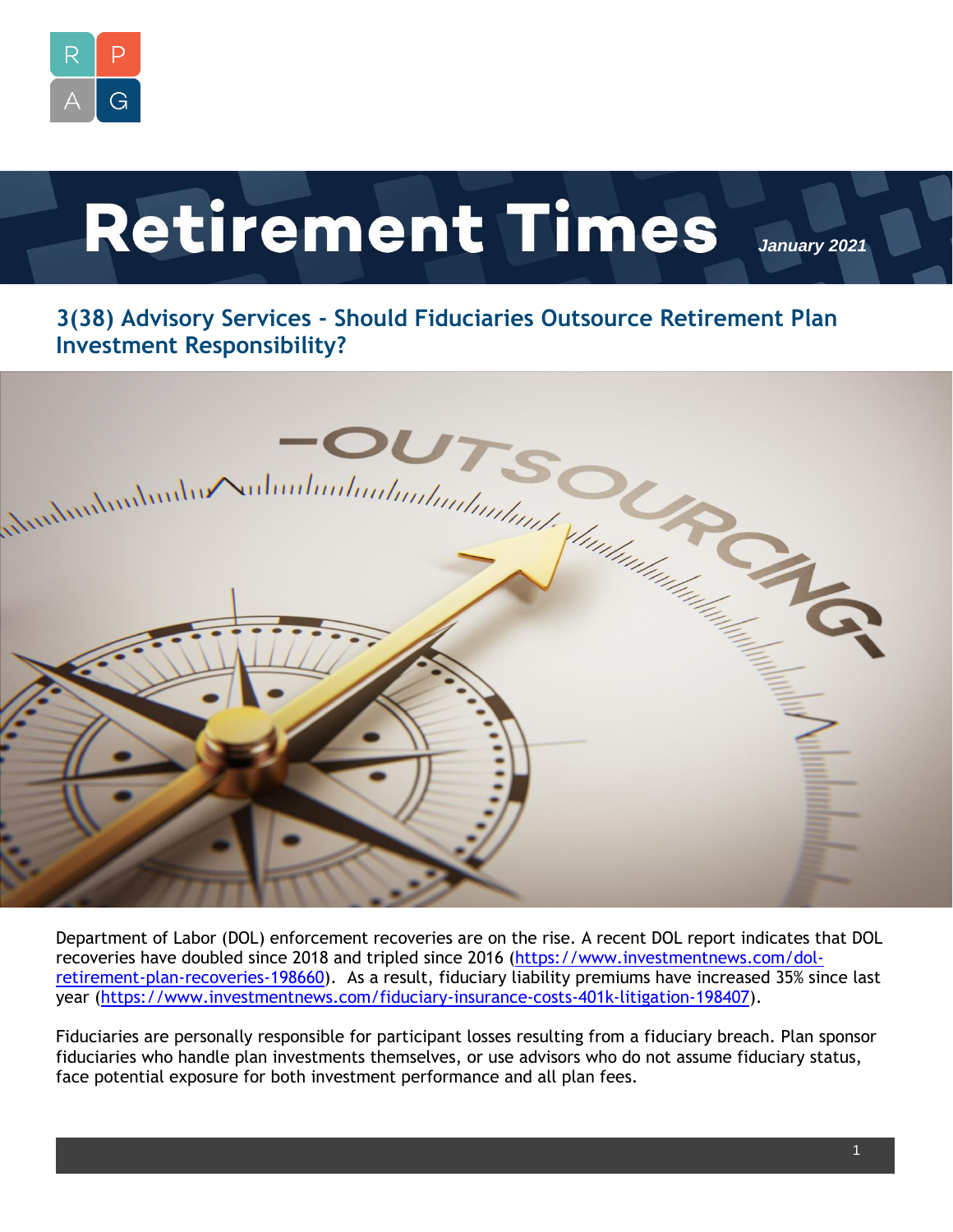The Employee Retirement Income Security Act of 1974 (ERISA) specifies that any plan fiduciary level decision must be informed by expertise. Most plans do not have a credentialed investment expert on committee (if they do, that individual is typically not amenable to accepting the responsibility and liability involved). Plan sponsors who are wont to mitigate this liability for investment decisions (investment menu structure, selecting and monitoring plan investment options) have specific options available under ERISA.

#### **ERISA 3(21) Investment Advisor**

The most utilized mitigation option and perhaps most suitable for many plans is hiring an ERISA 3(21) investment advisor. An advisor acting in a 3(21) capacity is responsible for delivering unbiased prudent investment recommendations regarding the selection, and ongoing monitoring of plan investments. The DOL has made clear that it is the responsibility of the plan investment fiduciaries that the final selection be commensurate with their participants' needs. Your advisor has access to a Qualified Default Investment Alternative (QDIA) selection tool. This tool is used to determine and document the participant demographic investment appropriateness for a QDIA, thus eligible for a fiduciary "QDIA safe harbor". This same tool can also aid in making an appropriateness determination for individual investments as well.

#### **ERISA 3(38) Investment Advisor**

Section 402 of ERISA allows plan fiduciaries to delegate investment responsibilities to, what ERISA calls, a "named fiduciary." This named fiduciary is a 3(38) investment advisor who assumes all responsibilities for selection, monitoring, and participant demographic appropriateness for plan investments. The company is then left with only monitoring that the advisor retains a prudent analytic process (e.g., their analytic process does not deteriorate substantially from its original prudent level). The 3(38) advisor needs to work with the client to determine investment appropriateness on issues such as risk, expense, and style appropriateness, but once accomplished, substantially more meeting time is available for other important topics like fiduciary education, plan success, participant retirement readiness, and more.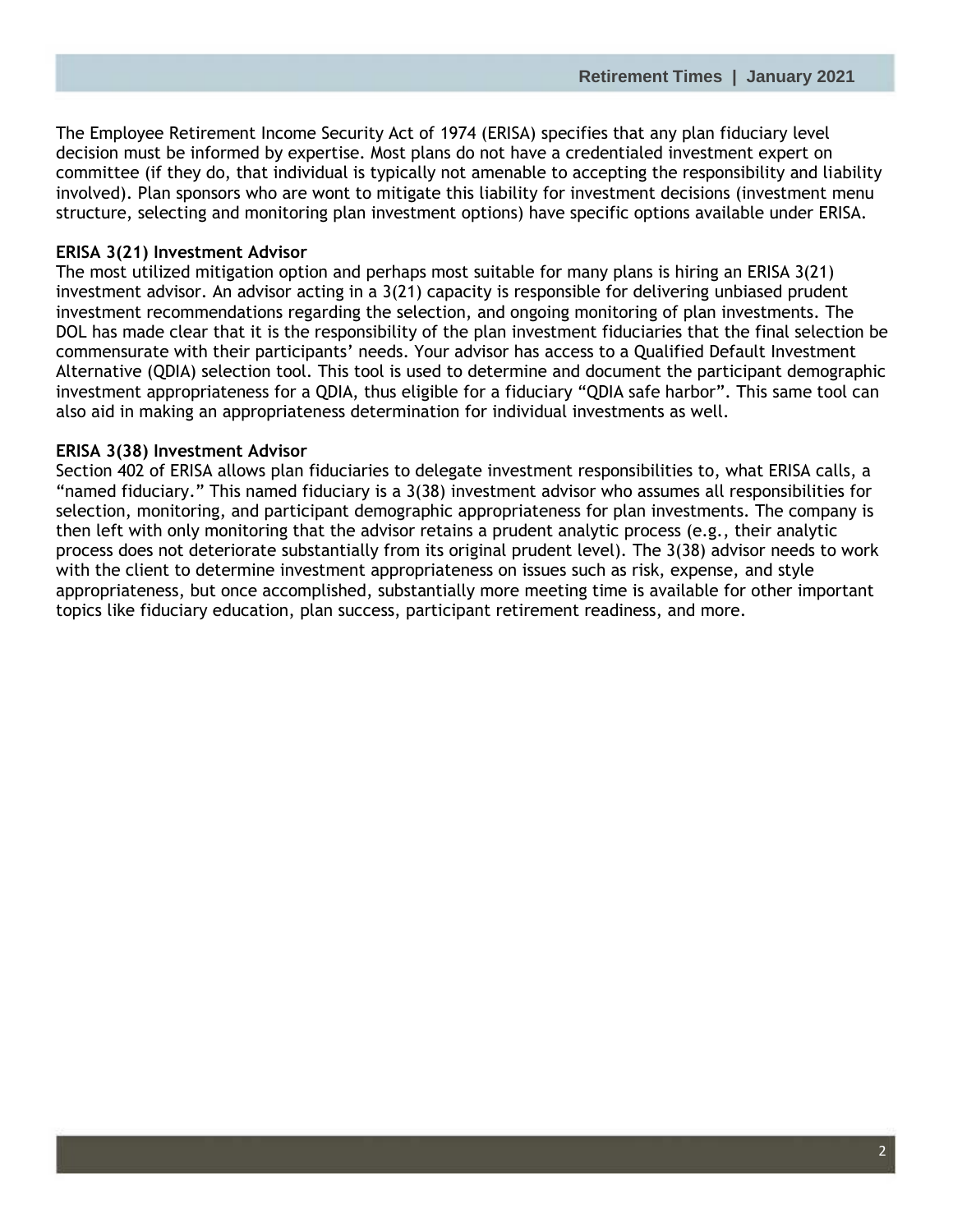### **Former Employees with Plan Assets are Still Plan Participants**

Plan Sponsors should understand that terminated employees who left their account balance in your plan, are still considered participants under ERISA. As such, they have the same rights as current employees. They cannot contribute to their account under the plan but otherwise they have the same ERISA protected rights as plan participants.

One protected right is to receive all ERISA required notices that current participants receive. The distribution of notices to former employees can be challenging. With online notice distributions now allowed, it may ease this problem a bit, but losing track of former employees through undeliverable mail or emails can be troubling.

Participant direction of investments and notice of investment changes is another obligation that is more difficult with terminated employees. A fundamental fiduciary responsibility is to provide sufficient investment information such that participants can make consistently informed investment decisions. In the event the stock market goes through a bear market cycle, former employees may become disgruntled if they did not receive proper and required investment information based on which they may have prevented financial losses.

Small account balances belonging to former employees can be problematic for plan providers as well as plan fiduciaries. This can lead to greater administrative recordkeeper costs. In addition, having terminated employees in your plan may cause your plan to be subject to an annual plan audit at a potential cost of around \$15,000.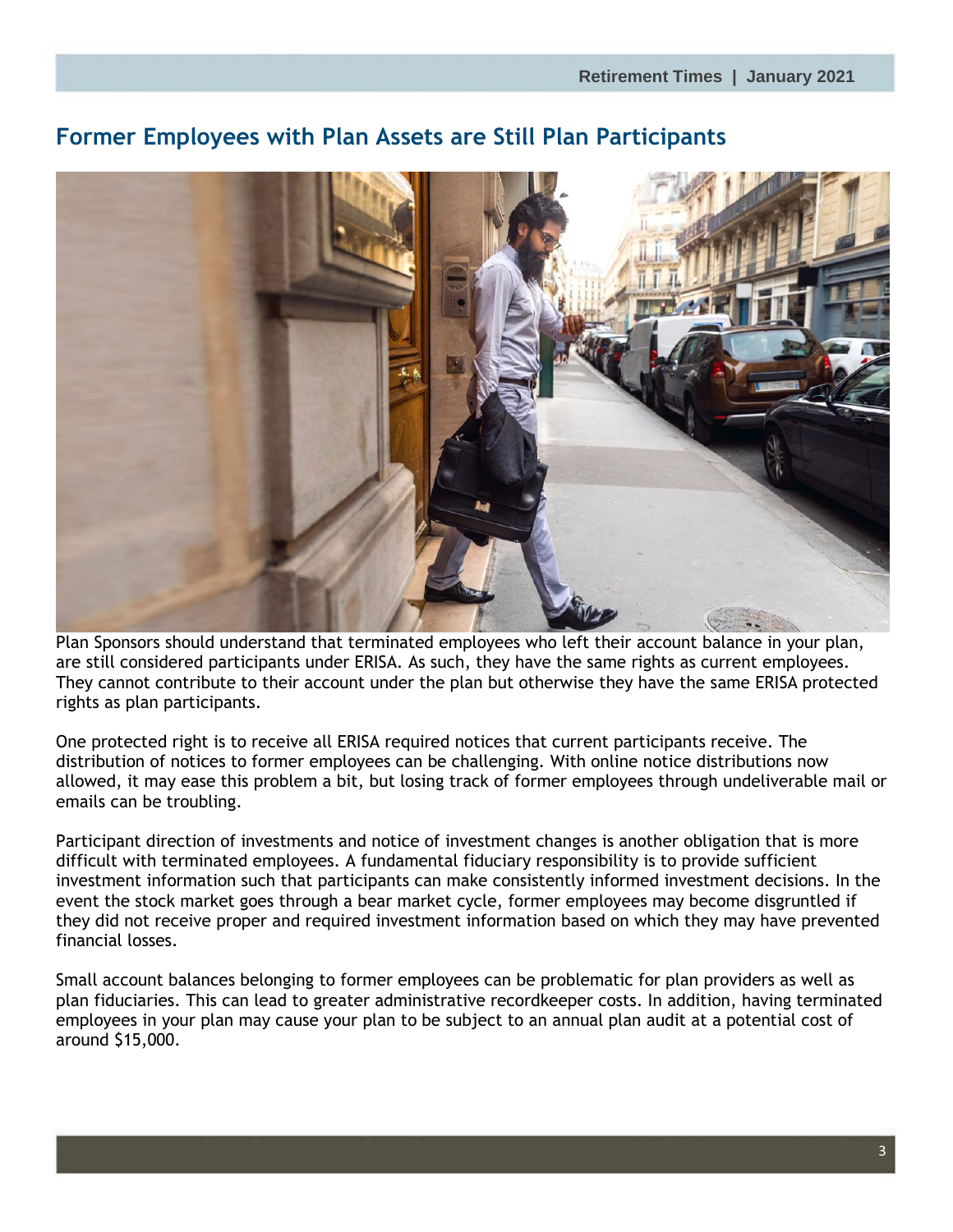One step many plans take to mitigate this exposure to some extent is to adopt a cash-out limit (usually \$1,000 or \$5,000). With a cash-out limit, terminated participant accounts may be distributed after communicating that they need to take a distribution directly or a rollover to an Individual Retirement Account or another qualified plan. For participant accounts in excess of \$5,000 you must obtain consent from employees requesting to take their account balances out of the plan. It is advantageous for plan sponsors to persistently reach out to former employees to request they take their money out.

The Department of Labor (DOL) has been focused on missing participants with dormant accounts. As with any fiduciary task as part of your annual request that former employees take their money it is advisable that all correspondence (both sent and returned) be documented to evidence your communication efforts. Internet searches can be helpful to find those who leave no forwarding address.

#### **Should You Adopt a Plan Committee Charter?**



#### Yes!

The primary purpose of a committee charter is to document overall plan governance. It is not dissimilar to how your Investment Policy Statement (IPS) acts as a "roadmap" for managing your plan investments. The charter also documents delegation of fiduciary responsibilities from the plan's "named fiduciary" to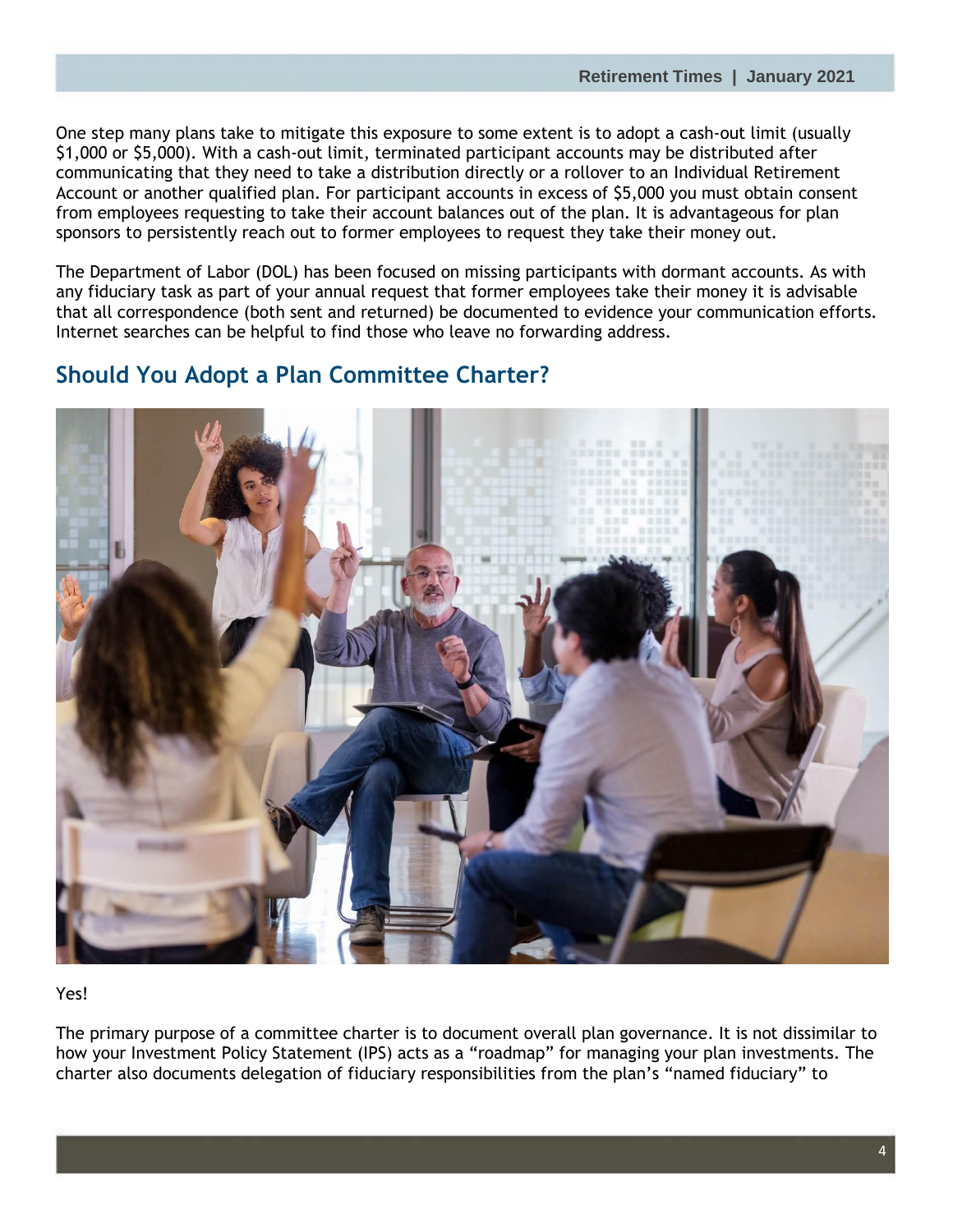co-fiduciaries. Even small plans with a single fiduciary who makes all plan management decisions can benefit from having a plan governance document.

But simply having a committee is not sufficient. Per ERISA, a retirement plan governance committee charter sets out the committee's goals and responsibilities. It should include certain specific fiduciary principles, such as managing the plan for the exclusive benefit of participants; practicing ERISA's procedural prudence; adhering to the plan document; and ensuring proper diversification of investment options.

Committee members should sign the charter initially stating that they understand and accept responsibilities as a plan fiduciary, and resign when retiring from the committee if they remain with your company.

#### **What is a Named Fiduciary?**

Every plan document is required to identify the plan's "named fiduciary". This can be a specific individual, an entity, or most frequently, "the company" can be the named fiduciary. "The company" as the named fiduciary denotes the main decision-making person or entity (e.g., the party with authority to adopt the plan). For a "C Corporation" this would be the board of directors. The board of directors, as the named fiduciary, can never delegate all its fiduciary responsibility, but via committee charter it can delegate nearly all plan fiduciary responsibilities (except the responsibility of prudently selecting and monitoring the plan's committee members, who serve as fiduciaries) to co-fiduciaries (e.g., committee). As a result of this monitoring requirement, the committee needs to keep the board (named fiduciary) informed of its activities and to approve its recommendations on key items which may not have been delegated.

#### **Who, What, When and Why of the Committee**

Given the high level of the committee's responsibility, a representative of top management should play a key role on the committee.

The number of committee members varies, but one should consider having an uneven number of committee members to avoid any voting ties. Typically, medium, and larger plans committees will have 3, 5, or 7 members. Some plans will have a separate investment committee if in-house investment knowledge is available in house. It is important that committee members can make a contribution, and are agreeable, to participating in committee activities.

Most medium and larger plan committees will meet with their plan advisor on a quarterly basis discussing and documenting topics covered such as: investments, participant behavior/retirement readiness, funding, administration, plan goals/objectives, plan administrative processes and general plan management. Committees may occasionally invite a third party to a meeting who represents a specific plan function (plan administration, representing a specific employee group, CEO, etc.).

It is expected that all committee members attend meetings regularly. Those that do not, or otherwise demonstrate a lack of commitment to their role, should be considered for potential removal and or replacement. If a member with specific expertise important to the plan leaves the committee, they need to be replaced by someone with the same expertise.

All committee topics and decisions should be thoroughly and carefully, in accordance with ERISA procedural prudence, and then documented in committee meeting minutes. If the decisions have an ongoing impact on the plan those decisions should be reviewed periodically to insure their continued prudence.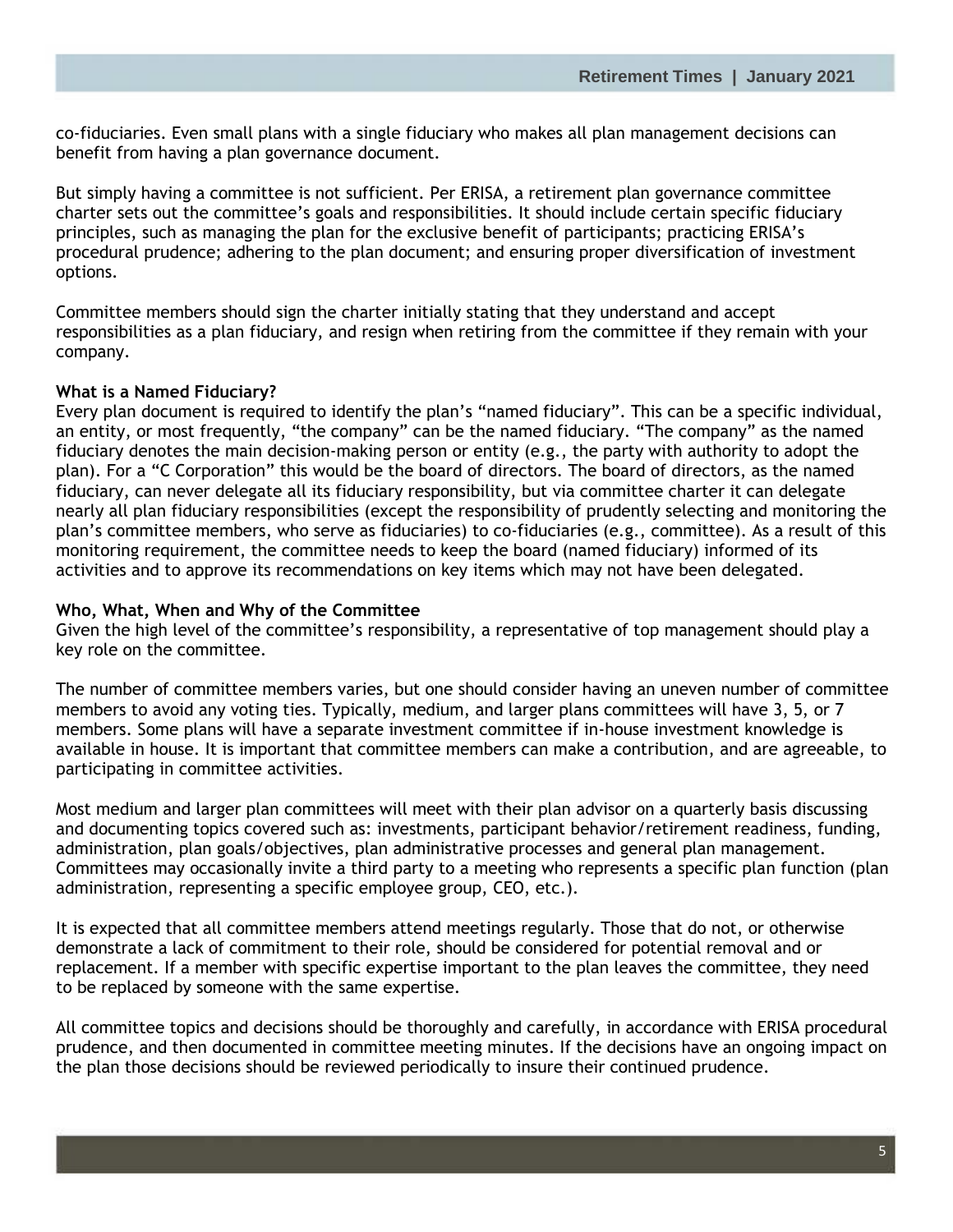All committee members should receive training on their fiduciary responsibilities under ERISA, their liabilities (and mitigation strategies), plan operations and plan administration. During an annual plan audit (required for plans with 100+ participants) or a DOL investigation, it is typical for evidence of the frequency of fiduciary training for committee members be requested.

ERISA requires retirement plan fiduciaries to exercise their authority "with the care, skill, prudence and diligence under the circumstances then prevailing that a prudent person acting in a like capacity and familiar with such matters would use in the conduct of an enterprise of a like character and with like aims." This standard of "…a prudent person acting in a like capacity and familiar with such matter…" means having or obtaining expertise pertaining to each matter under consideration. As an example, when considering an investment decision, credentialed investment expertise is a best practice whether in-house or with a credentialed fiduciary plan investment advisor.

#### **Personal Financial Fiduciary Liability Mitigation**

As a plan fiduciary you may become personally financially liable for any breach of duty that causes financial detriment to your plan participants. Retirement plans that operate without a coherent governance structure are susceptible to mismanagement potentially incurring personal financial legal liability for imprudent or ill-informed decisions. There are effective strategies for mitigation this potential liability. Understanding your ERISA fiduciary responsibilities, liabilities, clearly and administering your plan document accurately are most important.

Obtaining ERISA fiduciary liability insurance and/or company indemnification should be considered.

By creating an effective plan governance committee, including ongoing fiduciary education, your plan management can operate effectively for the benefit of plan fiduciaries and plan participants.

#### This Month's Participant Memo

#### **Participant Corner: Retirement Plan Facts**

**Financial Wellness 101: How Much Do You Know About Your Retirement Plan?**